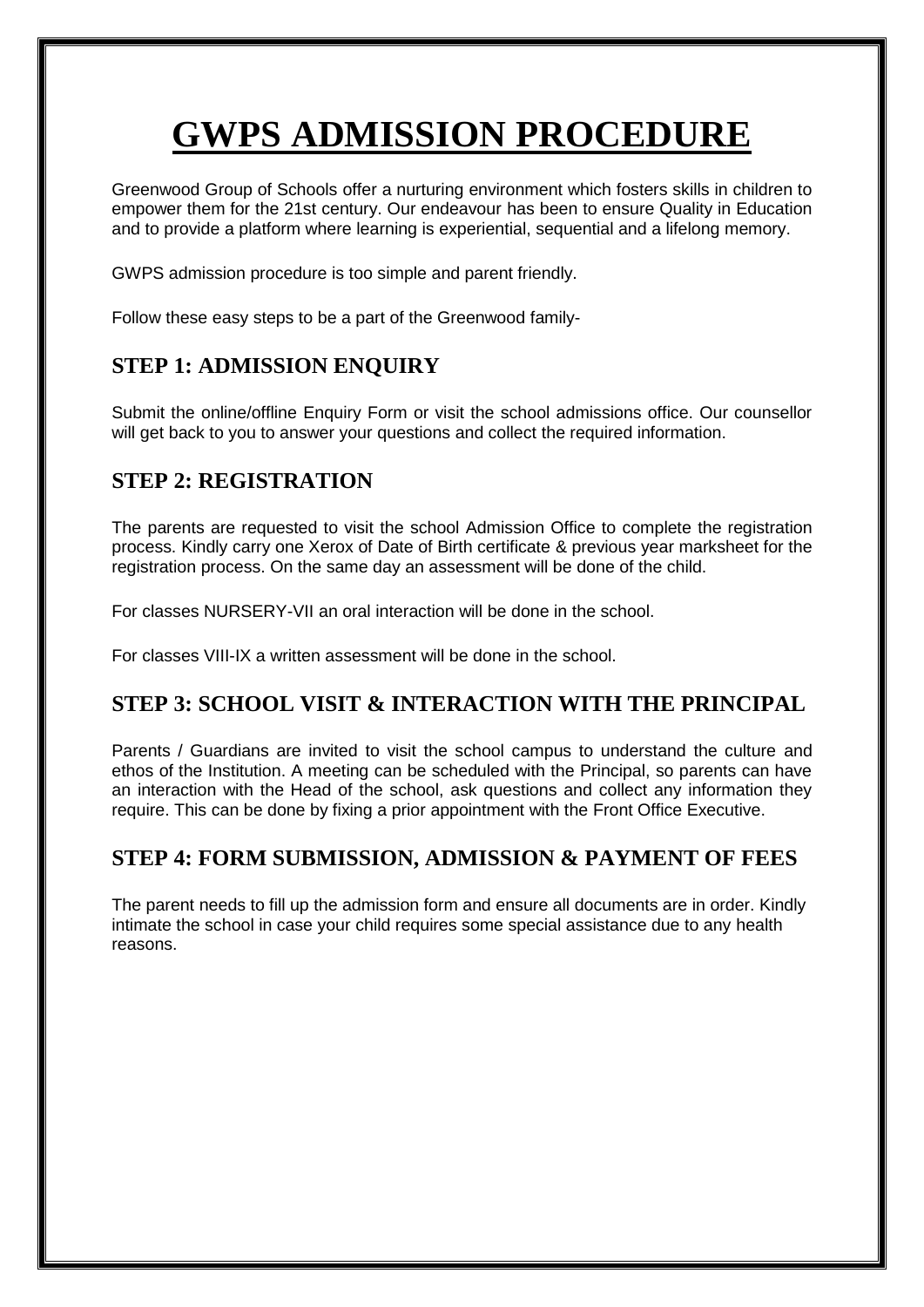| <b>CLASS</b>   | <b>ENTRY AGE</b> |
|----------------|------------------|
| <b>Nursery</b> | $3+$             |
| <b>LKG</b>     | $4+$             |
| <b>UKG</b>     | $5+$             |
| <b>Class 1</b> | $6+$             |
| Class 2        | $7+$             |
| Class 3        | $8+$             |
| Class 4        | $9+$             |
| Class 5        | $10+$            |
| Class 6        | $11+$            |
| Class 7        | $12+$            |
| Class 8        | $13+$            |
| Class 9        | $14+$            |
| Class 11       | $16+$            |

#### **List of Documents required at the time of Registration:**

- 1. Copy of the Birth Certificate
- 2. Copy of Report Card of previous year

#### **List of Documents required at the time of Admission:**

- 1. 6 Photographs of child
- 2. 1-1 Photo of Parent
- 3. Copy of Previous Mark sheet
- 4. Original T.C of previous school
- 5. Permanent Address proof of Parent i.e latest paid Electricity bill/ Electoral identity Card/Valid Passport/Unique Identity Card etc./ Aadhar card copy
- 6. SSSM ID No .
- 7. Copy of Aadhar card of Child, Father and Mother
- 8. Caste Certificate (if SC/ST/OBC)
- 9. Disability Certificate (if applicable)
- 10. Birth Certificate
- 11. Bank Details

#### **Note: The documents copy must be self attested by the parents.**